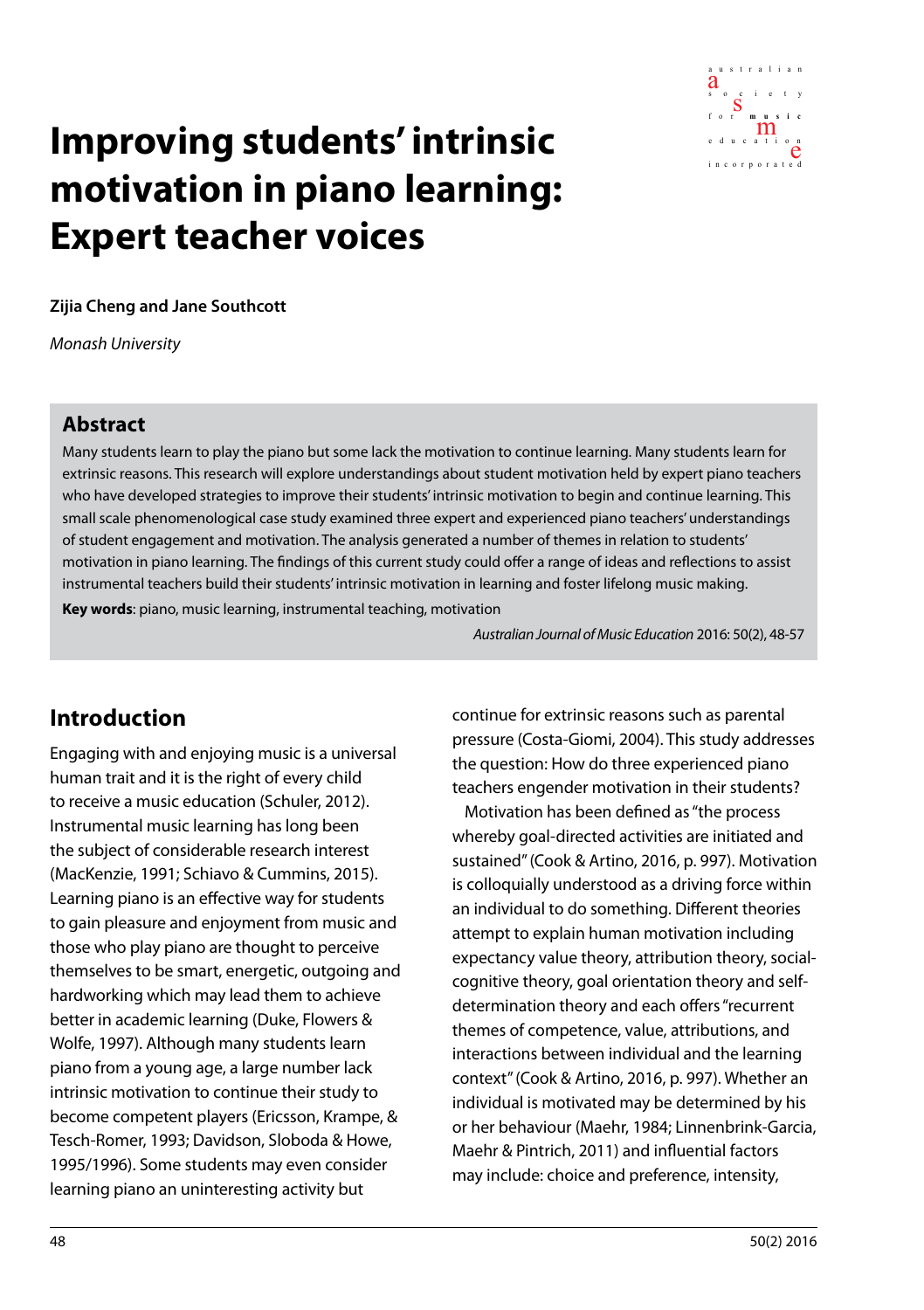persistence, quality of engagement, affect and cognition (Maehr, Pintrich, & Linnenbrink, 2002; Linnenbrink-Garcia et al., 2011).

Piano teachers frequently find their students' behavioral indicators helpful in determining motivation (Davidson et al., 1995/1996; Costa-Giomi, 2004). These indicators include choice and preference, intensity, persistence and quality of engagement and musical output (Maehr, Pintrich, & Linnenbrink, 2002). Making the decision to take part in an activity indicates motivation. For example, if students choose to practice piano without external pressure and if they persist with practising even though the repertoire is difficult, they are internally or intrinsically motivated (Sloboda, Davidson, Howe, & Moore, 1996; Johnston, 2007). Behavioral indicators of motivation include how long students remain engaged in an activity, how well they accomplish a task, and students' expressed emotions and thoughts (Linnenbrink-Garcia et al., 2011). In this article, intrinsic motivation theory will be discussed.

Intrinsic motivation theory is a social cognitive theory that focuses on the individual, particularly his or her cognitions and affects (Maehr et al., 2002; Stajkovic & Luthans, 2003). This theory highlights the importance of the affective in motivation. Self-determination theory is an intrinsic motivation theory (Ryan & Deci, 2000) that encompasses three general needs which must be satisfied by individuals: competence, relatedness and autonomy (Deci, 1980; 1991; Ryan & Deci, 2000). The need for competence means to master and be powerful in interactions with the environment (White, 1959; Wlodkowski, 2011) which in piano learning, means becoming a proficient performer. The need for relatedness indicates interest and the need for autonomy concerns having an experience of selfdetermination and the freedom to make choices without extrinsic control and oversight. In piano learning, this need implies that students make choices by themselves during and after class instead of just doing what they are told by their teachers and parents. If the needs of competence, relatedness and autonomy are satisfied during piano learning, students may be more intrinsically motivated to continue (Costa-Giomi, 2004).

Mostly, piano teachers provide one-to-one tuition which is widely viewed as an intense, indispensable, and intricate part of instrumental and vocal music learning (Carey, Bridgstock, Taylor, McWilliam & Grant, 2013; Carey & Grant, 2014). Sometimes one-to-one tuition may have a negative influence on students' learning (Carey & Harrison, 2007; Gaunt, 2009; Carey, Grant, McWilliam & Taylor, 2013). Variable teaching quality may confuse students (Carey et al., 2013). If piano teachers are able to create environments which elevate engagement, resilience and endurance for each student, teachers may be more likely to see musical and academic persistence and achievement. For example, if piano teachers want students to learn to play a difficult piece, teachers may need students to attend to their independent practice routines even though the practice may be challenging and difficult (Johnston, 2007). It follows that lacking motivation may impede independent practice (Costa-Giomi, 2004). Students with little motivation to practice will be less successful than students who choose to work on technical exercises and music repertoire. A lack of success may then reinforce poor motivation. Unmotivated students may adopt passive behaviours during piano learning that may result with students' overall dissatisfaction with learning piano. Negative thoughts and dissatisfaction may form a vicious circle in which students' piano learning deteriorates.

Understanding how to motivate students is a key to achieving desired goals. For example, a student who can achieve short-term goals "will be more motivated and will show more intrinsic interest in solving [a] task" (Ravzan & Andra, 2010, p. 478). Motivational strategies may include the teacher modeling playing to build students' interest. Improving students' motivation is an imperative for teachers. Piano teachers may use effective external motivations such as providing proper strategies (Hallam, 2002; McPherson, 2005), skills (Schenck,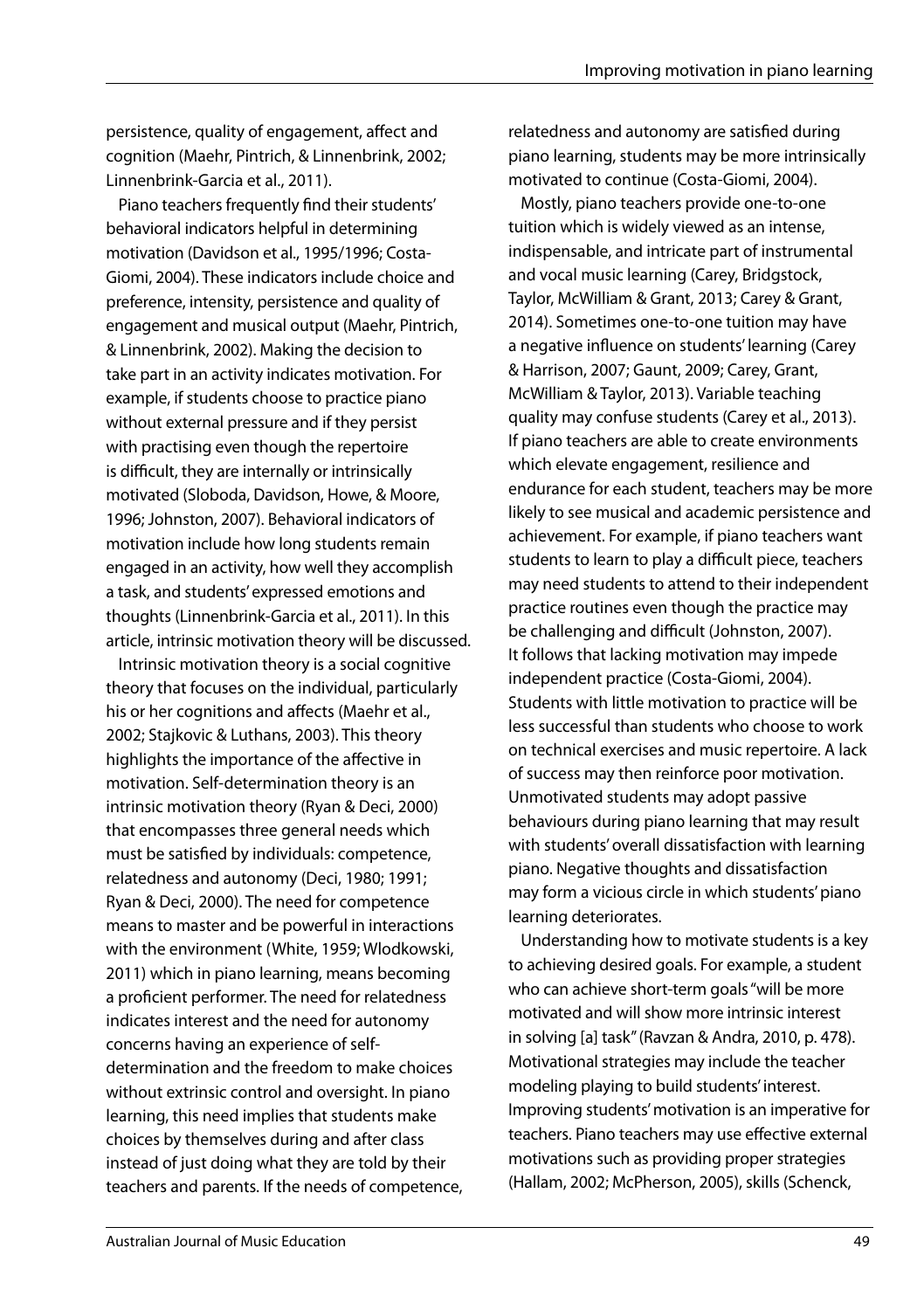1989; Schatt, 2011), being patient (Jaffurs, 2004), encouraging students (Creech & Hallam, 2011) and examinations. Teachers can cooperate with parents in improving students' intrinsic motivation by increasing their desire (MacKenzie, 1991; Costa-Giomi, 2004; Schatt, 2011) and enjoyment (Bamberger, 1996; Rife, et al., 2010). This satisfies students' needs for autonomy and relatedness because learning piano relates to their interests (McInerney, 2015).

## **Methodology**

This research was constructivist, qualitative and empirical (Bryman, 2012). Constructivism implies that knowledge is the product of interactions between individuals (Bryman, 2012) and this is situated within a historical moment and social context (Creswell, 2009; Guba & Lincoln, 1994). In this inquiry, experienced piano teachers known to the researchers via professional networks were sent invitations to take part. Three responded and agreed to be interviewed about how they foster students' intrinsic motivation in piano learning. The research explored their understandings about intrinsic and extrinsic motivation in their students' beginning and continuing learning. Representative case studies capture the "circumstances and conditions of an everyday or commonplace situation" (Yin, 2009, p. 48). An instrumental case study uses one case to provide insight into an issue (Creswell, 2014). Semi-structured interviews were employed as they allow researchers to modify questions as the interview proceeds while still staying close to the list of topics (Bryman, 2012). Interview questions included: 1. How long have you been teaching piano? 2. Can you tell me about your students? 3. Why do you think children want to learn the piano? As stated, the research question that drives this study is: How do three experienced piano teachers engender motivation in their students? Ethical approval was gained from the Human Ethics committee of the university and all participants agreed to be identified by pseudonym.

Interpretative Phenomenological Analysis (IPA) was used to analyse data. IPA is a descriptive methodology first presented by Smith in 1996 (Larkin, Watts, & Clifton, 2006). IPA explores simple description to make sense of the participants' lived experiences by developing an interpretative analysis of the description and relating this to social, cultural and theoretical contexts (Callary, Rathwell, & Young, 2015). In IPA there is a focus on "significant existential issues of considerable moment to the participants and the researchers" (Smith, 2004, p. 49). There are three tenets underpinning IPA: phenomenology, hermeneutics and idiography (Smith et al., 2012). Phenomenology refers to seeking the related meanings of participants' lived experience to the social world, hermeneutics focuses on interpretation of meanings, and idiography refers to the individual (Smith et al., 2012). Using IPA, researchers seek to explore, restore and interpret meanings of one individual's living experience and connect the meanings to the research topic. The transcribed data were analysed thematically. First the researchers coded the data and then identified emergent themes were organised hierarchically. The researchers then prioritised the themes to construct the case based on depth analysis (Smith & Osborn, 2008). Direct quotations from the participants are included in the text, presenting the voice of the participant. Thematic analysis and the presentation of the research are informed by the researchers' emic and etic positions (Smith, Flowers & Larkin, 2009). Researchers using IPA need to find the balance between an emic position and etic position in analysing data (Reid et al., 2005) by way of member checking, which is a process of researchers asking participants in the study to check the accuracy of the data (Creswell, 2014). Interpretative results of a successful IPA present the understandings and interpretations of participants and researchers (Reid et al., 2005).

### **Participants**

The three participants are all very experienced piano teachers who have each taught piano for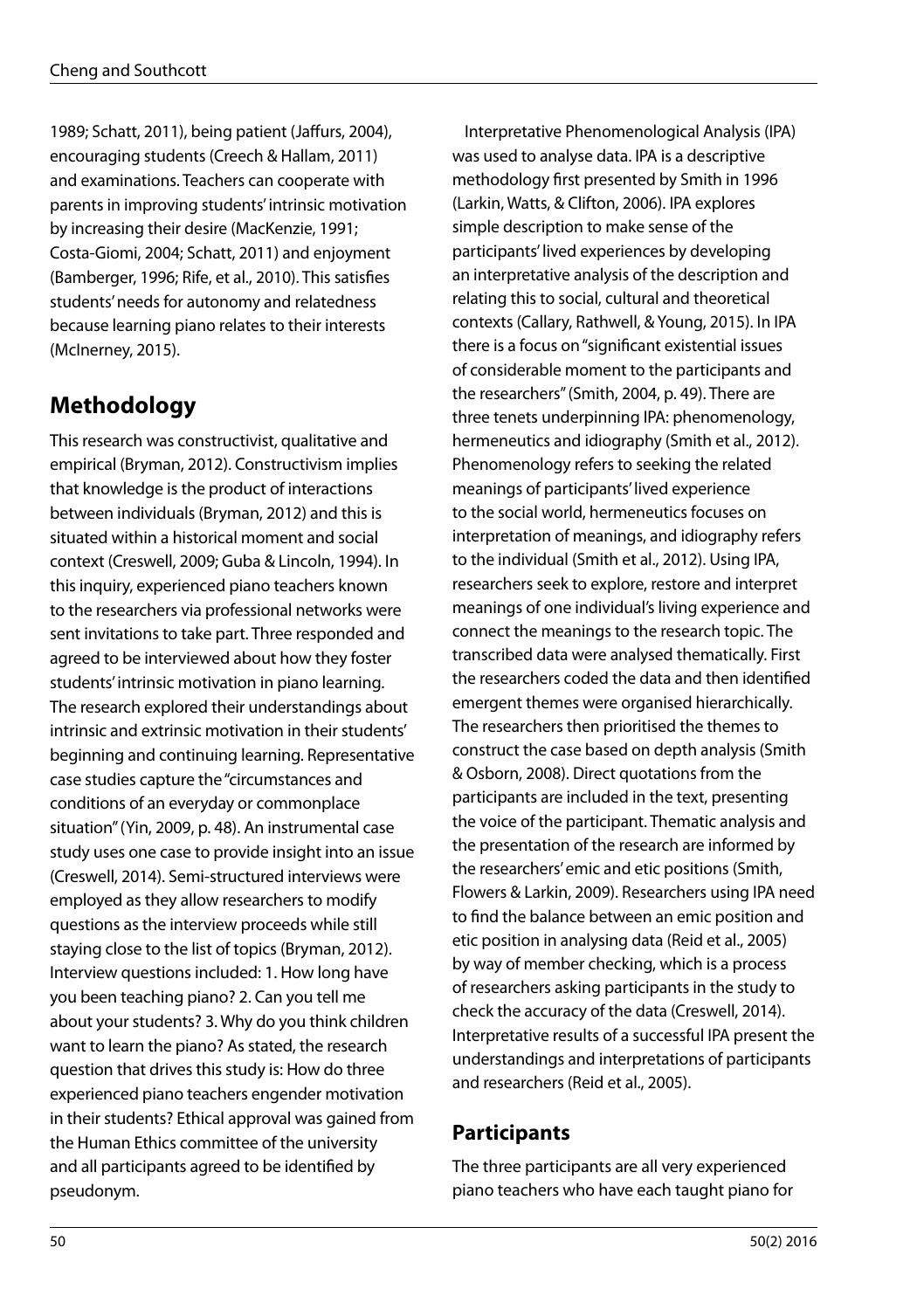more than 20 years and have both Bachelors and Masters degrees which indicates a commitment to learning and reflective teaching practice. Rosie has been teaching piano for 26 years and affiliates with the Australian and New Zealand Cultural Arts Music Examinations and the Australia Music Examinations Board (AMEB). Margaret has been teaching piano for more than 40 years and has an international concert performance diploma. She has extensive experience as a piano soloist and chamber musician, but now gives most of her time to teaching. Margaret examines for the AMEB and frequently adjudicates local and national Eisteddfods and competitions. Valerie has been teaching piano since the 1960s and affiliates with the London College of Music. She was a member of the now defunct Institute of Music Teachers (Australia).

## **Findings**

The findings are presented thematically under the headings of Interest in learning, Interviewing potential students and their parents, Individualised teaching and learning, Repertoire, The role of parents, Examinations, Performance opportunities, and Ceasing lessons. Maintaining motivation involves a range of strategies including individualised instruction, concerts with other students, practice advice, modifying repertoire, and sometimes even undertaking examinations. All teachers spoke about the importance of being a good role model to their students.

## **Interest in learning**

Students' interest may influence their intrinsic motivation. Even before beginning to teach, Rosie wants to understand her students' interest and she always tries to find out why they want to learn. She explains, "I think a lot of students do learn because their parents want them to and I found that quite tragic sometimes because the child does not want to learn particularly and they do it for mum and dad". Rosie suggests that if students are not interested in learning piano,

their parents should give them the opportunity to do something else. She gives an example of a young student who burst into tears when Rosie looked at him and asked "You do not want to be here, do you?". The boy cried because finally someone was listening to him and somebody knew what he was thinking.

Rosie finds that some students who have prior learning experiences may be more motivated to continue. Sometimes it is difficult to know whether a student is motivated. Rosie said that some students are more attracted to the idea of playing the piano rather than the idea of actually practising. Margaret gives an example of a student of hers who was interested in pursuing musical courses and wanted to do anything related to the keyboard because she just "really wants to study piano". If a student is really interested in playing the piano, then this motivates and drives commitment and progress. Margaret and Valerie point out that if there are family members who play piano, students may be more interested in learning. Margaret remains alert to parental pressure as in her teaching experience there are parents who want their child to have a musical, instrumental education and conveniently "they have a piano".

## **Interviewing potential students and their parents**

All three participants interview parents and students before accepting them. Interviews can be an opportunity for teachers, parents and students to know each other better. By interviewing, teachers can explore parents' expectations for students and whether students are interested in learning the piano. Interviews work both ways. Parents and students have an opportunity to understand the teachers' teaching principles and practices. Rosie interviews both students and parents before she accepts them. She tells parents that, "I do not teach formally and traditionally just for exams, I try to explore the music in people". If Rosie believes that parents just want students to learn for examinations she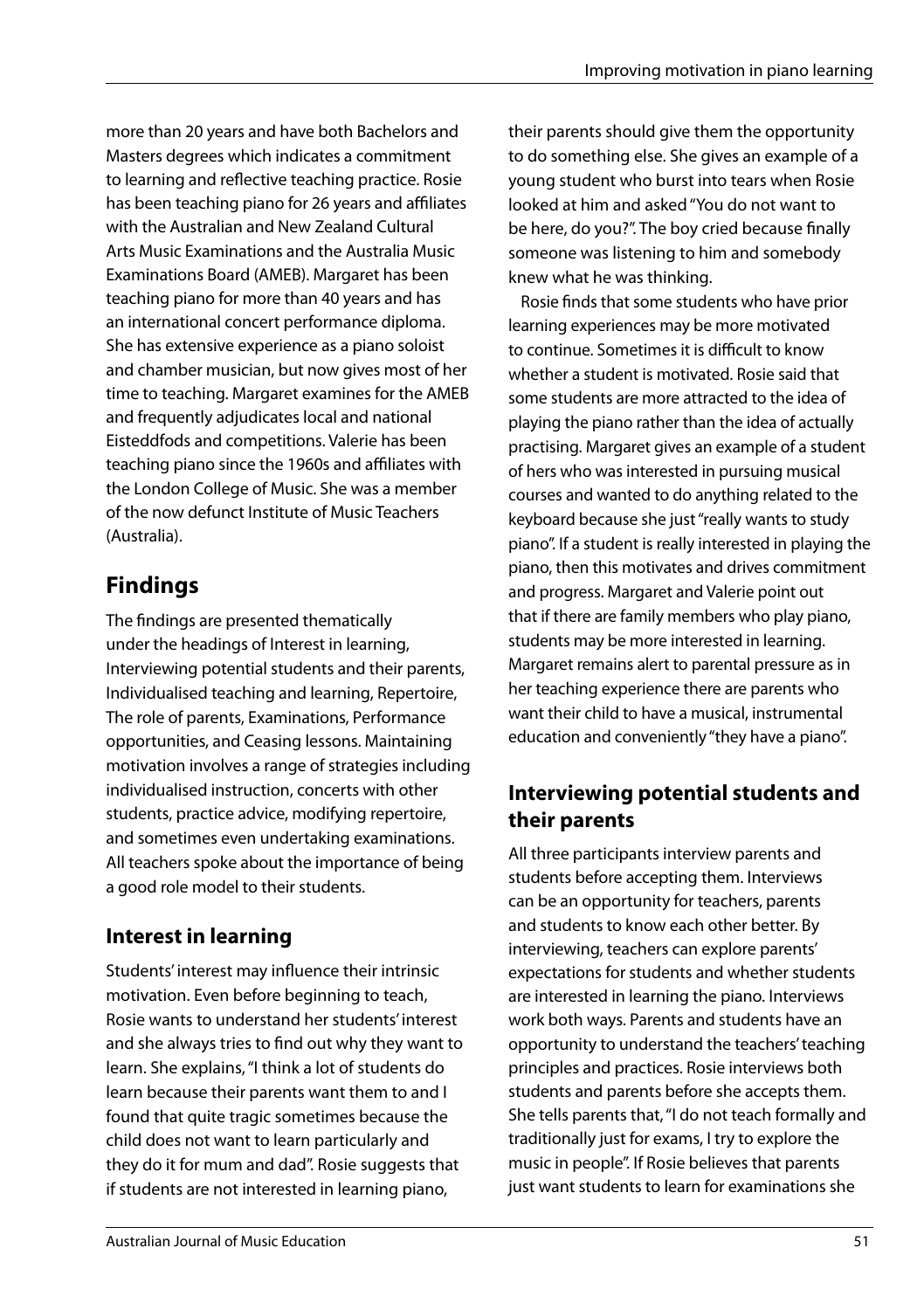will tell them to find a more appropriate piano teacher. Margaret also interviews parents before accepting students. She explains that,

*I speak to the parents independently with the students out of the room or speak to the parents on the phone. I try to listen just to establish why the student was learning and to get the idea whether the pressure was coming from mum and dad or whether there was a real desire to learn piano.*

Just like Rosie, if the parents only want their child to take examinations, Margaret will refuse to teach them. She finds that this happens quite often. Valerie interviews parents and students together to know parents' intentions for students. If the parents want examinations only, she will negotiate with them and try to change their mind to be more open and accommodating of their child's preferences. Interviews can provide an opportunity for teachers to gain an understanding of the student's learning style and preferences. Interviews can foster external motivation for students by satisfying their need for autonomy and relatedness because students can tell their teachers what they really desire without parental pressure.

All three participants mention the importance of fostering enthusiasm in their students as this may influence their intrinsic motivation (Spittle & Byrne, 2009). Valerie notes that teachers' enthusiasm can influence students' enthusiasm and intrinsic motivation. She thinks that teachers should enjoy teaching,

*If it is good fun for teachers, then it becomes good fun for the students and teachers try to keep that going all the time. I enjoy what I do and I think that it has to come across to students to help them enjoy, concentrate and put effort into the work. It is about doing things together.*

Margaret also believes that piano teachers must be professional in teaching. This includes assessing repertoire, evaluating students' problems and helping them to find the best way to gain the ability to do what they want to. Margaret's students are advanced and usually taking or preparing for music degrees and future careers. Margaret thinks that "teachers have to be serious about the profession of teaching piano. Otherwise, they will fail in time". Speaking about her university performance students Margaret adds that some students need encouragement to gain confidence. She explains that students who are enrolled in university performance degrees are highly motivated to improve their skills.

#### **Individualised teaching and learning**

Individualised instruction maintains motivation. Margaret believes that piano teaching should be individualised. Early in her career she used to teach every student the same way which she thinks was a mistake. To find out about preferred learning styles, Margaret first establishes why students want to learn piano. Once this is known teachers can modify according to student preferences. Rosie matches her teaching to students' ability, interest and preferences. She believes that if students ask questions all the time, this is an indicator of interest. She gives an example of two students who ask questions a lot and are keen to learn musical theory.

Teachers also need to negotiate with students during teaching (Creech & Hallam, 2003; Sichivitsa, 2007). Sometimes students set goals for themselves which are beyond their own abilities and this may violate students' need for competence and selfdetermination. Rosie negotiates with one of her students who does not have enough technique but wants to take examinations. In this instance, Rosie allows the student to choose the pieces which she would like to play but only when she has enough technique is Rosie prepared to talk about examinations. Margaret teaches advanced students at tertiary level and evaluates students' problems to help them find the best way to improve. She claims that piano teachers should use different strategies for different students. Margaret disagrees with the idea of students competing with each other. In her opinion, teaching is about problem solving, "recognizing problems to me is to know what teaching is about ... It is working out what can be better, what can be made easier, what can be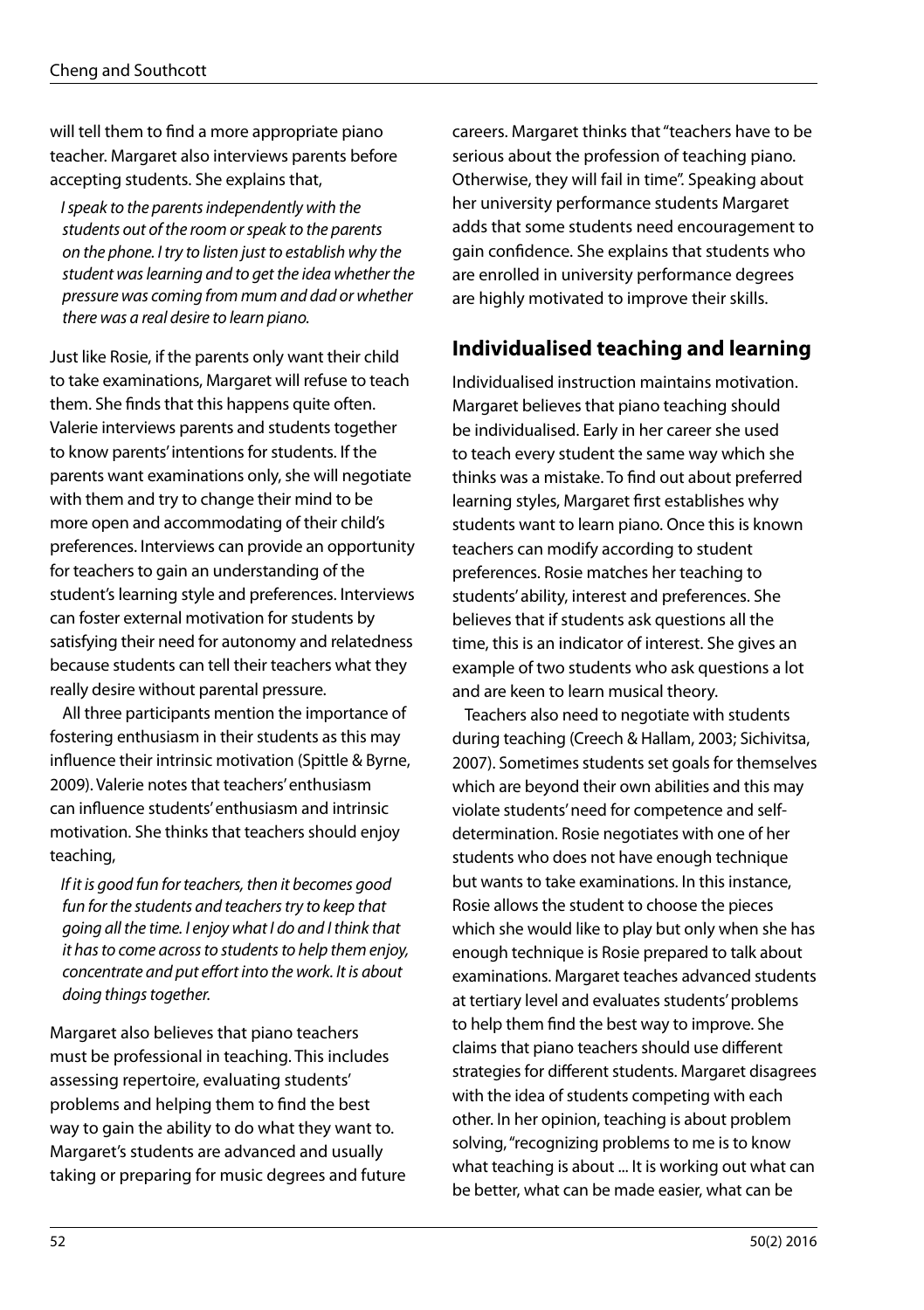made more appealing and putting it into practice". Valerie finds that adult students who have returned to learning the piano are often very motivated to play and to practice but sometimes they wish to bypass technique and just play preferred pieces. Piano teachers need to be good persuaders and negotiators both with students and with their parents.

### **Repertoire**

The selection of appropriate repertoire can be a very important factor in maintaining students' intrinsic motivation. All three participants provide opportunities for their students to choose repertoire. Rosie also allows students to choose which music book they prefer and which music they want to play but she does guide their choices. Rosie asks for students' favourite songs and then asks children to give them a ranked score according to how much they like them. She allows them to learn the pieces that they give the highest score to. Rosie always provides some choices that are within the student's ability. Margaret gives the example of a student who wanted to play *Piano Man* by Billy Joel. The professional sheet music was too hard for a beginner so Margaret modified it with a simple base line and an excerpt of the melody.

Valerie also tactfully negotiates with students about repertoire to help them choose achievable pieces. In order to please students, Valerie sometimes plays pop music pieces but she would rather not because those pieces are in her opinion, not well arranged and often too simple. Valerie feels that pop music played on the piano often does not match up to the original versions that the students are thinking of and so playing pop music can be de-motivating. Margaret assesses the chosen repertoire to decide whether it is appropriate for the student. If it is too simple or too difficult, she will change the repertoire. For teachers who teach adult students, modifying music to suit adult students is quite important because if there is no learning challenge in the repertoire, adults may lose interest.

## **The role of parents**

According to the three participants, parents are supporters who provide opportunities for piano learning. Rosie finds that mostly parents are the first to be aware of their child's interest in piano learning although some parents want their child to learn piano much more than their child wants to. Parental support may affect students' continued musical instrument learning specifically by providing material support. For instance, paying the music class fee and buying students their own piano (Georgoulas & Southcott, 2014). In Rosie's opinion, practice is mostly the responsibility of the parents to manage. Practice can be an important component of motivation and can support the determination to keep on learning.

The participants all noted repeatedly that parental pressure can force students to learn piano to please their parents (Brokaw, 1983). Rosie finds that such students were more likely to give up. Margaret also notes that many parents send students to her because they want their child to have examinations instead of developing the students' musicality. Valerie finds that students who were pushed by parents will not progress far and may plateau. Students who are experiencing parental pressure gain less satisfaction or enjoyment from their learning.

## **Examinations**

All three participants are very experienced, mature teachers who all want students to improve their musicality and skills not just succeed at examinations. There were differing opinions about the role of examinations. Rosie claims that examinations were often more a motivation for parents than for students but all participants agreed that examinations can provide good goals in teaching and learning some students. If students want to take examinations, all three participants will set appropriate goals for students to try to ensure that they will be successful. In Australia most students take the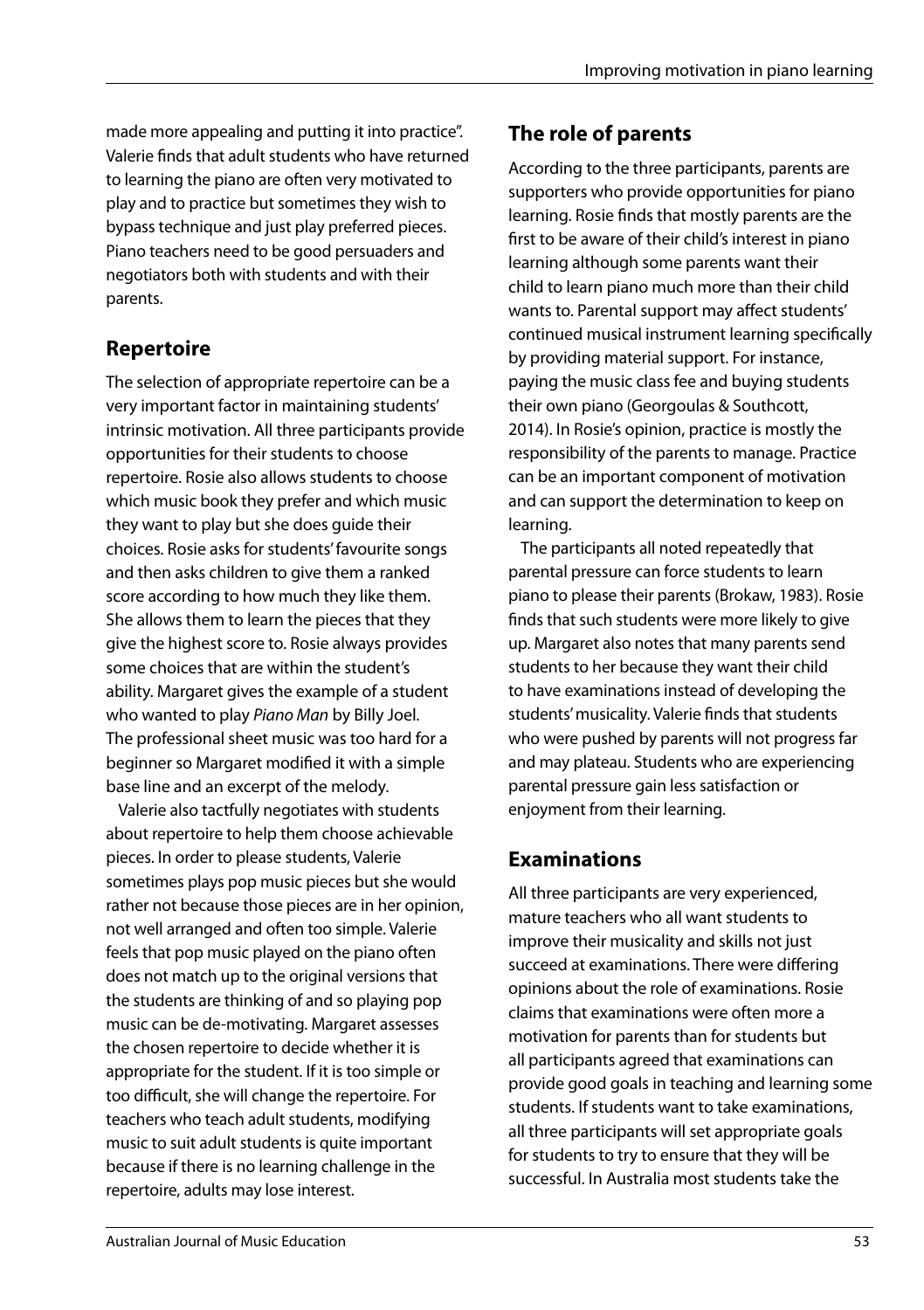AMEB examinations. The external motivation of examinations may increase students' interest, intrinsic motivation and ultimately their technical skills and musicality (Haddon, 2009; McCormick & McPherson, 2007). Margaret (an AMEB examiner) considers that examinations can provide effective goals for some students but if students learn for examinations only, they become frightening tasks which do not provide enjoyment in learning. Valerie thinks that this may not be the best way to motive students. She adds that the AMEB does provide her with a lot of ideas about motivating students and doing examinations can give students a way to assess themselves.

#### **Performance opportunities**

Rosie and Valerie organise concerts in which their students perform. Rosie gives her students the choice about whether to play in the concerts. She organises about four events a year. Rosie believes that playing in these concerts provides students with a goal to work towards and this helps maintain their enthusiasm and overcome frustrations. Most of Valerie's students love the concerts that she arranges. She used to hold these events at local venues but they became quite expensive, things always went wrong and it was difficult to arrange a convenient time for everyone. Now she holds the concerts at home and invites different students to perform. Valerie thinks that mixing the students encourages and motivates younger students to learn from the more advanced ones. Margaret also holds concerts out of school hours. The concerts involve everyone including students who cannot present but who can contribute to events in other ways which is a morale booster. She also includes students who can play a second instrument. Margaret does ensemble work and duet work twice a semester to motivate students and these pieces can also be presented at the concerts.

### **Ceasing lessons**

All the teachers commented that after students begin, they may decide to give up. Margaret

summarises the main reasons: too much school work, a change of musical focus, and for some, learning a musical instrument was undertaken to be able to compete for a scholarship to a prestigious school. Once this had been achieved, there was no longer the motivation to persist. Rosie finds that children could be very busy and have no free time to practice. For this reason, she decided to focus on teaching adults. Valerie also recognises the pressures on her older students, some of whom stop learning because of too much school work at Year 8 or 9 which takes over practice time. Sometimes the participants recognise that a student would be better suited to a different musical instrument. If Margaret thinks that a student has more aptitude for another instrument, she believes that a teacher should encourage him or her to change and is happy to talk to parents about this. Valerie has also identified students who prefer to play a different instrument or may prefer to learn something else entirely. She thinks they should be permitted to stop piano lessons. All three participants noted that when students are old enough to express an independent opinion, and want to stop, then Margaret, Rosie and Valerie are all prepared to talk to parents about their child ceasing piano lessons.

## **Discussion and Conclusion**

The understandings of these three expert piano teachers are the distillation of many years of successful teaching. All three participants tailor their instruction to meet the individual needs of their students. This can be understood as differentiation in which there is a recognition that students differ as learners in many ways such as "background experience, culture, language, gender, interests, readiness to learn, modes of learning, speed of learning, support systems for learning, self-awareness as a learner, confidence as a learner, independence as a learner, and a host of other ways" (Tomlinson & Imbeau, 2010, p. 14). The participants describe their practice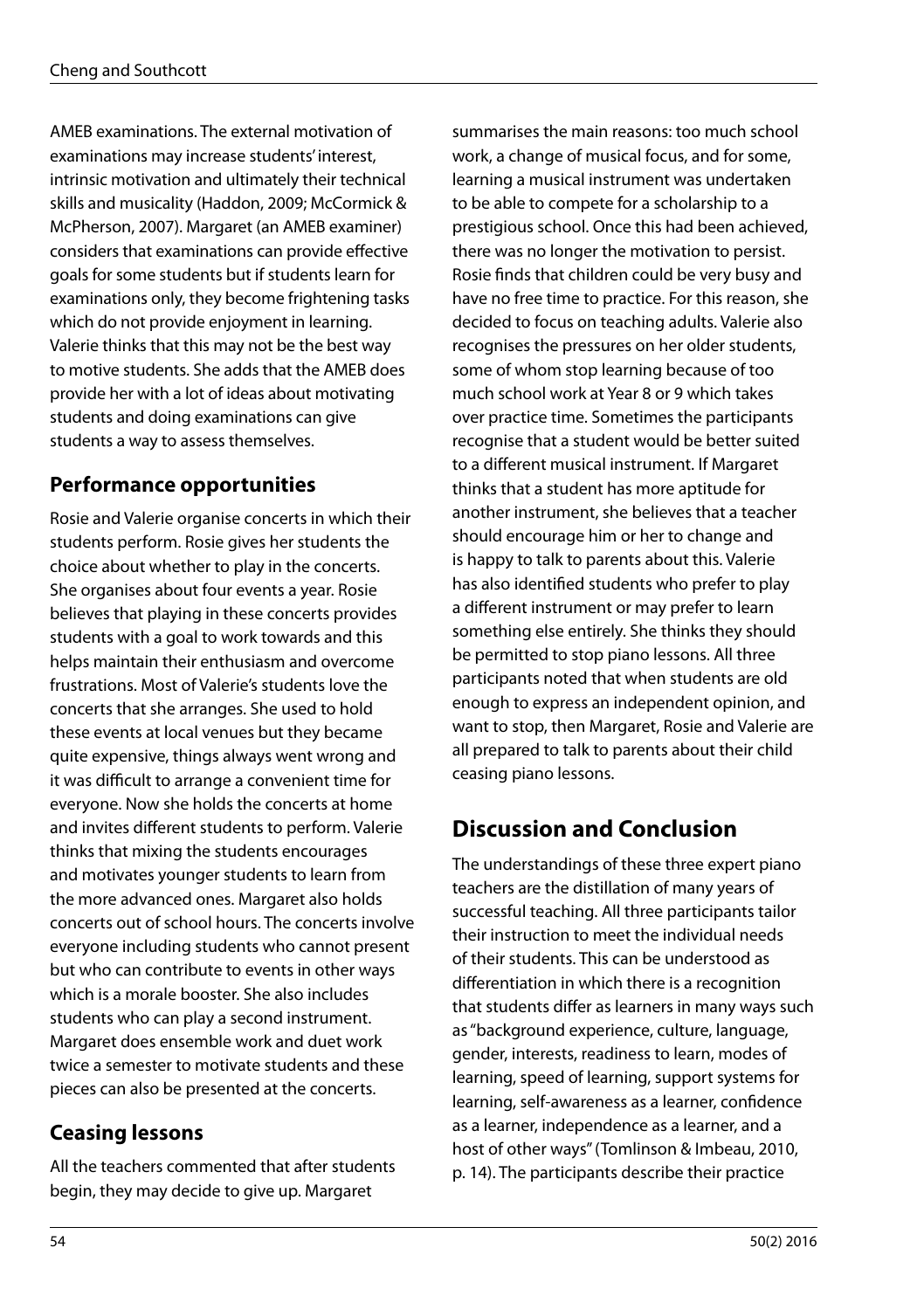as responsive to individual student needs and incorporating a range of strategies (Watts-Taffe, Laster, Broach, Marinak, Connor & Walker-Dalhouse, 2012). Their realistic and perceptive statements can be summarised into a check list of expert teaching:

- 1. Interview parents and students before commencing teaching;
- 2. Be clear about what and how you teach;
- 3. Model enthusiasm, enjoyment and professionalism;
- 4. Individualise teaching and learning;
- 5. Select appropriate repertoire;
- 6. Manage student and parent expectations;
- 7. Provide performance opportunities;
- 8. Support students in their choices to continue or to stop.

Underpinning these assertions is the participants' belief that students who enjoy learning and playing the piano, may develop stronger inherent motivation to play to please themselves (Rife, et al., 2010). If students' needs for a sense of competence, relatedness and autonomy are satisfied during piano learning, students may be more intrinsically motivated to continue (Costa-Giomi, 2004) and this is more likely to be sustained across their lifespan. Successful teacher/student partnerships involve negotiation with all concerned, including parents because they may have different goals to their child (Li & Southcott, 2010). Confident, experienced teachers involve parents (Macmillan, 2004) and it is recognized that both teacher and parents have vital roles to play in students' music learning and progress (Upitis, Abrami, Brook & King, 2016). Teachers and parents should support students in developing their own autonomy. Students who learn due to parental pressure alone, may not continue playing piano once they are independent. Offering choices can be an effective extrinsic motivation used by teachers in improving students' intrinsic motivation (Renwick & McPherson, 2002). For example, all three

participants negotiated repertoire and provided concert opportunities for their students but there was no assumption that all would play. Most of the participants' students enjoyed the concerts.

All three participants exhibit the characteristics of effective teachers. They are well organised and explain clearly, they differentiate between their students, they are skilled musicians, they model enthusiasm and a love of music and the piano, they have an aura of self-confidence, they are concerned about the quality of their teaching and are seen as approachable and interested in individual students (Stanford Teaching Commons, 2016). In addition, they are patient, tactful, and friendly. They seek to foster in their students the three general needs which must be satisfied by individuals: competence, relatedness and autonomy. These needs can be addressed by extrinsic motivational strategies that will improve students' intrinsic motivation in piano learning. The three participants in this study are models of expert teaching and their insightful comments and advice suggest approaches and strategies that would assist all instrumental music teachers.

## **References**

- Brokaw, J. P. (1983). 'The extent to which parental supervision and other selected factors are related to achievement of musical and technical-physical characteristics by beginning instrumental music students'. PhD dissertation, University of Michigan.
- Bryman, A. (2012). *Social Research Methods* (4<sup>th</sup> ed.). New York, NY: Oxford University Press.
- Callary, B., Rathwell, S., & Young, B. W. (2015). Insights on the Process of Using Interpretive Phenomenological Analysis in a Sport Coaching Research Project. *The Qualitative Report, 20*(2), 63-75.
- Carey, G., Bridgstock, R., Taylor, P., McWilliam, E. & Grant, C. (2013). Characterising one-to-one conservatoire teaching: some implications of a quantitative analysis. *Music Education Research, 15*(3), 357-368.
- Carey, G. & Grant, C. (2014). Teacher and student perspectives on one-to-one pedagogy: practice and possibilities. *British Journal of Music Education, 32*(1), 5-22.
- Carey, G., Grant, C., McWilliam, E. & Taylor, P. (2013). One-toone pedagogy: Developing a protocol for illuminating the nature of teaching in the conservatoire. *International Journal of Music Education, 31*(2), 148-159.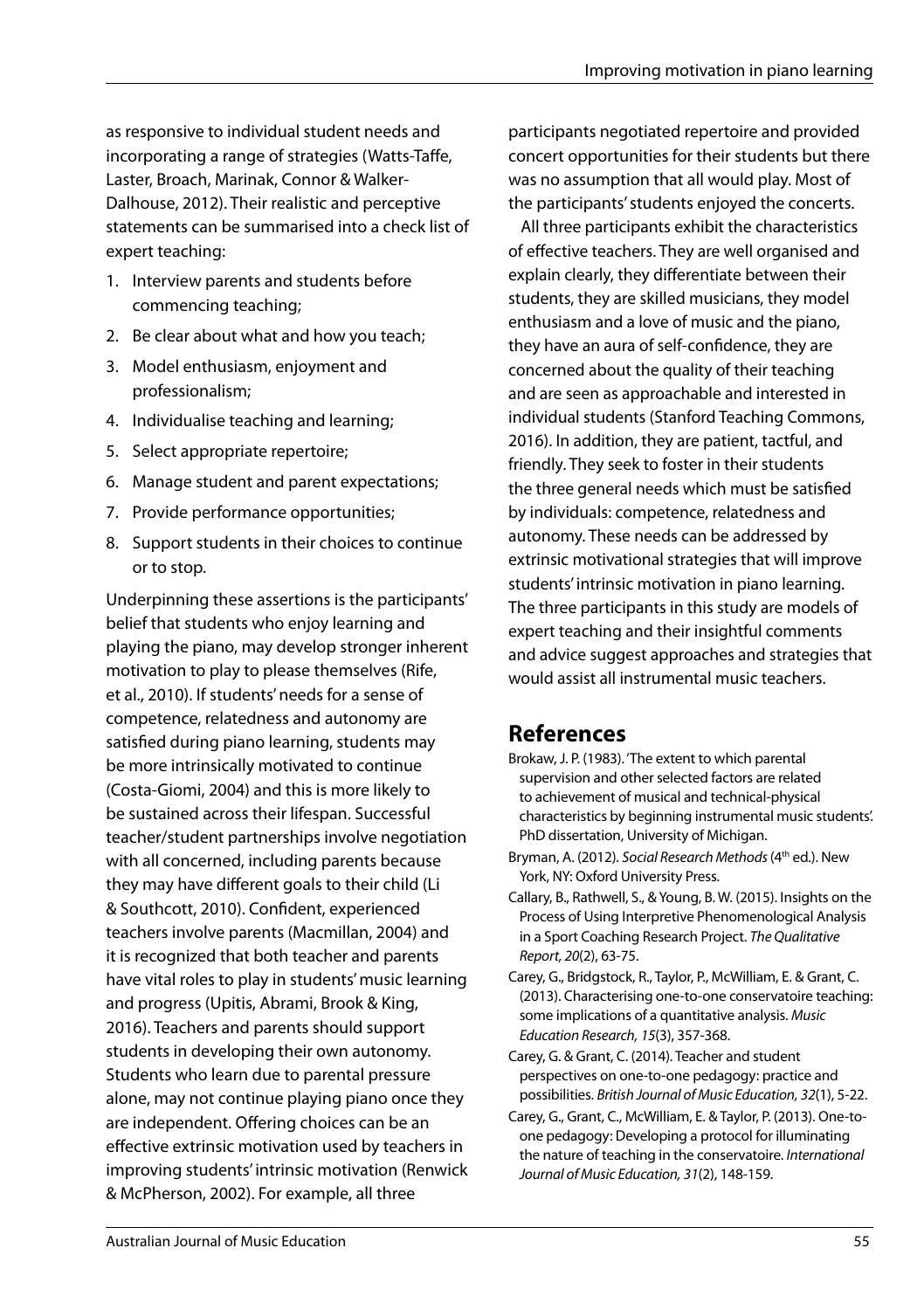Carey, G. & Harrison, S. (2007). The practice of pedagogy. *Music in Australian Tertiary Institutions: Issues for the 21st century,* 1-19.

Cook, D. A. & Artino, A. R. (2016). Motivation to learn: an overview of contemporary theories, *Medical Education, 50,*  997-1014. Retrieved from http://onlinelibrary.wiley.com/ doi/10.1111/medu.13074/epdf

Costa-Giomi, E. (2004). "I Do Not Want to Study Piano!" Early Predictors of Students Dropout Behavior. *Council for Research in Music Education, 161/162*, 57-64.

Creech, A., & Hallam, S. (2003). Parent–teacher–pupil interactions in instrumental music tuition: a literature review. *British Journal of Music Education*, *20*(1), 29-44.

Creech, A., & Hallam, S. (2011). Learning a musical instrument: The influence of interpersonal interaction on outcomes for school-aged pupils. *Psychology of Music*, *39*(1), 102-122.

Creswell, R. (2014). *Educational research: Planning, conducting, and evaluating quantitative and qualitative research*. Sydney, Australia: Pearson.

Davidson, J. W., Sloboda, J. A., & Howe, M. J. A. (1995/1996). The Role of Parents and Teachers in the Success and Failure of Instrumental Learners. *Bulletin of the Council for Research in Music Education, 127*(15), 40-44.

Deci, E. L. (1980). *The psychology of self-determination.* Lexington, MA: D. C. Heath.

Deci, E. L., & Ryan, R. M. (1991). A motivational approach to self: Integration in personality. In R. A. Dienstbier (Ed.), *Nebraska symposium on motivation 1990* (pp. 237-288). Lincoln, NE: University of Nebraska Press.

Duke, R. A., Flowers, P. J., & Wolfe, D. E. (1997). Children Who Study Piano With Excellent Teachers in the United States. *Bulletin of the Council for Research in Music Education*, *132*, 51-84.

Ericsson, K. A., Krampe, R. T., & Tesch-Romer, C. (1993). The Role of Deliberate Practice in the Acquisition of Expert Performance. *Psychological Review, 100*(3), 363-406.

Gaunt, H. (2009). One-to-one tuition in a conservatoire: the perceptions of instrumental and vocal students. *Psychology of Music, 36*(2), 215-245.

Georgoulas, R., & Southcott, J. (2014). Multiple Musical Identities: An Autoethnographic Study of a Greek-Australian Popular and Traditional Musician and Teacher. *The International Journal of Humanities Education, 11*(4), 49-60.

Guba, E.G., & Lincoln, Y. S. (1994). 'Competing Paradigms in Qualitative Research', in N. K. Denzin and Y. S. Lincoln (eds.), *Handbook of Qualitative Research.*Thousand Oaks, CA: Sage.

Haddon, E. (2009). Instrumental and vocal teaching: how do music students learn to teach? *British Journal of Music Education*, *26*(01), 57-70.

Hallam, S. (2002). Musical Motivation: Towards a model synthesising the research. *Music Education Research*, *4*(2), 225-244.

Jaffurs, S. E. (2004). The impact of informal music learning practices in the classroom, or how I learned how to teach from a garage band. *International Journal of Music Education*, *22*(3), 189-200.

Johnston, P. (2007). *The Practice Revolution*. Pearce, ACT: Practice Spot Press.

Larkin, M., Watts, S., & Clifton, E. (2006). Giving voice and making sense in interpretative phenomenological analysis. *Qualitative Research in Psychology, 3*, 102-120.

Li, M. S., & Southcott, J. (2010). 'Getting the certificate': Student understanding of the Australian Music Examination Board' Cello Syllabus. *Victorian Journal of Music Education, 1*, 19-28.

Linnenbrink-Garcia, L., Maehr, M. & Pintrich, P. (2011). Motivation and achievement. In R. Colwell & P. R. Webster (Eds), *MENC Handbook of Research on Music Learning, Volume 1: Strategies* (pp. 216-264). New York, NY: Oxford University Press.

MacKenzie, C. G. (1991). Starting to learn to play a musical instrument: A study of boy's and girl's motivation criteria. *British Journal of Music Education*, *8*, 15-20.

Macmillan, J. (2004). Learning the piano: a study of attitudes to parental involvement. *British Journal of Music Education, 21*(3), 295-311.

Maehr, M. L. (1984). Meaning and motivation: Toward a theory of personal investment. In R. E. Ames & C. Ames (Eds.), *Motivation in education: student motivation,*1 (pp. 115-144). San Diego, CA: Academic Press.

Maehr, M. L., Pintrich, P. R., & Linnenbrink, E. A. (2002). Motivation and Achievement. In R. Colwell & C. Richardson (eds.), *The New Handbook of Research on Music Teaching and Learning,* (pp. 368-372). New York, NY: Oxford University Press.

McCormick, J., & McPherson, G. E. (2007). Expectancyvalue motivation in the context of a music performance examination. *Musicae Scientiae*, *11*(2), 37-52.

McInerney, D. (2015). *Understanding learning*. (Monash Custom Ed). Sydney, NSW: Pearson Australia.

McPherson, G. E. (2005). From Child to Musician: Skill Development During the Beginning Stages of Learning an Instrument. *Psychology of Music, 33*(1), 5-35.

Razvan, R., & Andra, R. C. (2010). Goals and motivation in piano playing. In P. Dondon & O. Martin (eds.), *Latest Trends on Engineering Education,* (pp. 477-479). Corfu Island, Greece: WSEAS.

Reid, K., Flowers, P., & Larkin, M. (2005). Exploring lived experience. *The Psychologist, 18*(1), 20-23.

Renwick, J. M. & McPherson, G. E. (2002). Interest and choice: student-selected repertoire and its effect on practising behaviour. *British Journal of Music Education, 19*(2), 173-188.